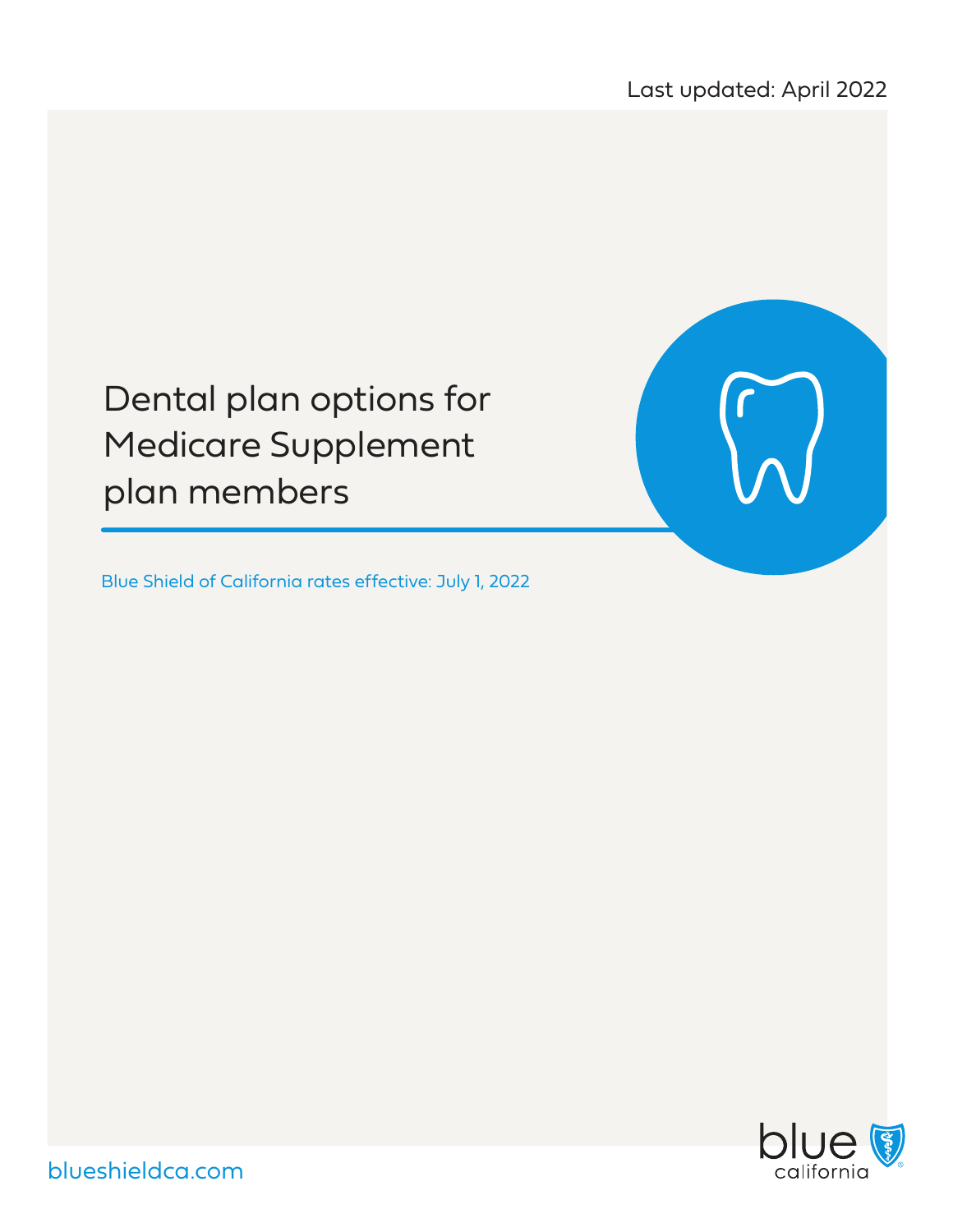## Something to smile about

## Make the choice, make it Blue Shield

Blue Shield offers two dental plans.

## Good reasons to enroll

#### **Dental plan advantages:**

- An extensive network of nearly 46,000 general and specialty care dentists in California, and nearly 350,000 nationwide.<sup>1</sup>
- Three annual teeth cleanings, annual X-rays, and an oral cancer screening covered at 100% when using network providers.
- No waiting period for dental checkups, cleanings, fillings, X-rays, or basic services.<sup>2</sup>
- A wide range of major restorative dental services and procedures, including crowns, endodontics, periodontics, oral surgery, and prosthetics.

**Adults age 60 and older have a greater risk of cavities.**

The average age of people diagnosed

#### with mouth cancer is 62, according to the American Cancer Society. Because mouth cancer develops without causing pain, early detection is essential. **Our dental PPO plans cover 100% of the cost of an oral cancer screening.**<sup>3</sup>

#### Get covered

With Blue Shield's dental plans, you have a choice of coverage that may fit your needs.

| <b>Monthly rates effective July 1, 2022:</b> |                 |                 |  |  |
|----------------------------------------------|-----------------|-----------------|--|--|
|                                              | Dental PPO 1500 | Dental PPO 1000 |  |  |
| <b>Individual</b>                            | \$52.80         | \$36.10         |  |  |

## Did you know?

You may be surprised to learn that more than 90% of all common diseases have oral symptoms.<sup>4</sup>

Whether you need treatment or just want preventive care, it's never too late to get on track and choose Blue Shield dental coverage to help maintain your overall health.



As we get older and take more medications, we can sometimes forget what those medications are. Something as simple as aspirin – a blood thinner – can end up causing bleeding during and after a dental procedure. **Make sure your dentist has your full medical history and list of medications.**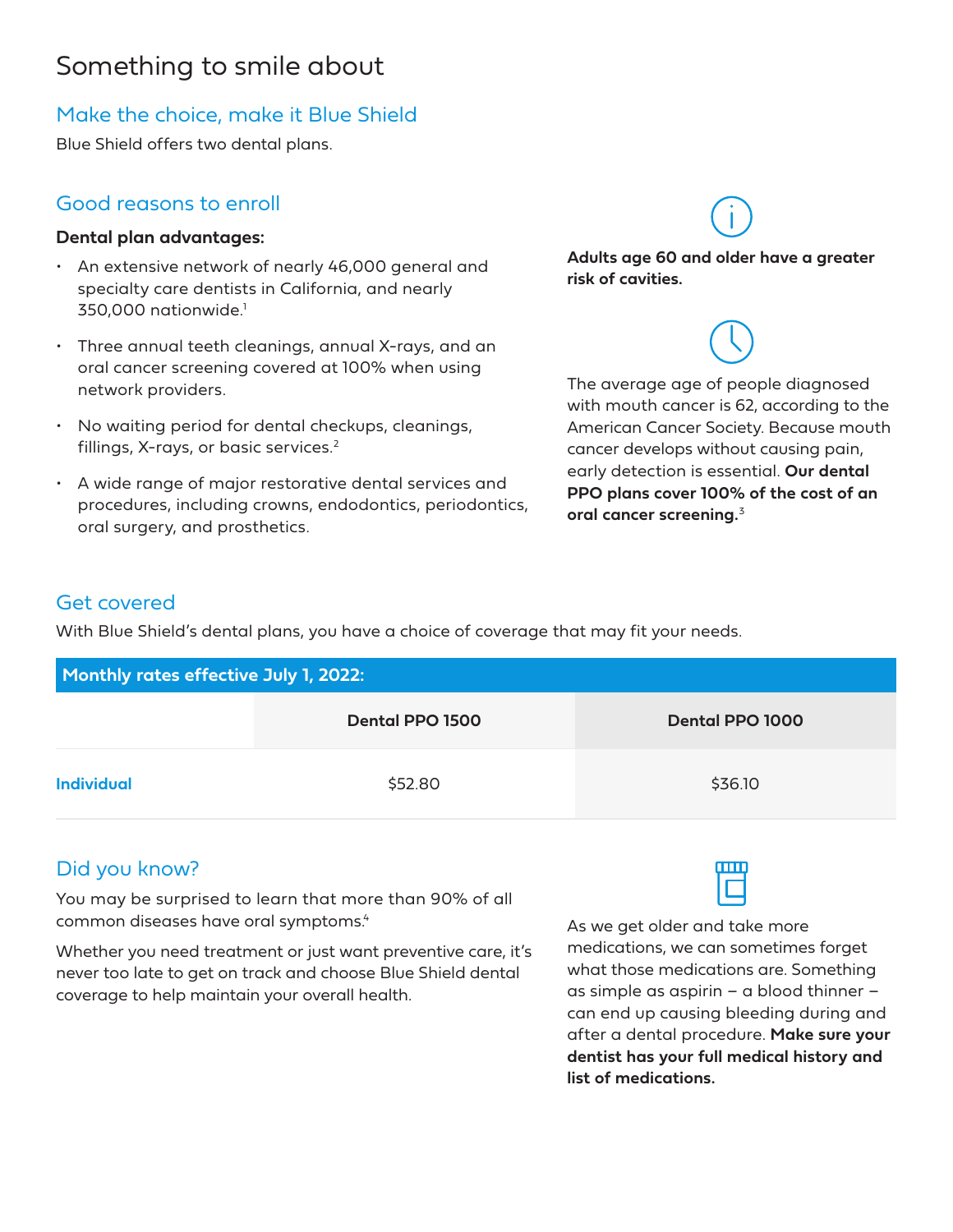# Choose from two dental plans

With a Blue Shield dental plan, you'll have the freedom to choose any provider you want, but you will save more when you choose a provider in your plan's network. For more details, please refer to the following dental plan charts.

### Dental PPO highlights matrix

The following information is intended to help you compare coverage benefits, and is a summary only. You should consult the *Dental PPO 1000 and Dental PPO 1500 Evidence of Coverage* and *Health Service Agreement* for a detailed description of coverage benefits and limitations.

#### **Dental PPO highlights**

|                                                                                                                                                                                                                                                                               | <b>DPPO 1500</b><br>\$50/person                                          |                                                                              | <b>DPPO 1000</b><br>\$75/person                                        |                                                                              |
|-------------------------------------------------------------------------------------------------------------------------------------------------------------------------------------------------------------------------------------------------------------------------------|--------------------------------------------------------------------------|------------------------------------------------------------------------------|------------------------------------------------------------------------|------------------------------------------------------------------------------|
| <b>Calendar-year deductible</b><br>(per member)                                                                                                                                                                                                                               |                                                                          |                                                                              |                                                                        |                                                                              |
| Calendar-year maximum                                                                                                                                                                                                                                                         | \$1,500<br>(\$1,000 may be used for<br>non-network dentist) <sup>5</sup> |                                                                              | \$1,000<br>(\$750 may be used for<br>non-network dentist) <sup>5</sup> |                                                                              |
| <b>Service</b>                                                                                                                                                                                                                                                                | <b>With network</b><br>dentist                                           | With non-<br>network<br>dentist, <sup>6</sup><br><b>Blue Shield</b><br>pays: | <b>With network</b><br>dentist                                         | With non-<br>network<br>dentist, <sup>6</sup><br><b>Blue Shield</b><br>pays: |
| <b>Diagnostic and preventive care</b><br>(not subject to plan deductibles<br>with network dentists; includes an<br>oral cancer screening, routine<br>oral exams, X-rays, and three<br>annual cleanings)                                                                       | 100%                                                                     | 80%                                                                          | 100%                                                                   | 50%                                                                          |
| <b>Basic services</b><br>(includes anesthesia,<br>palliative treatment, and<br>restorative dentistry)                                                                                                                                                                         | 80%                                                                      | 70%                                                                          | 50%                                                                    | 50%                                                                          |
| Major services <sup>2</sup> 12-month<br>waiting period for DPPO 1500<br>and 6-month waiting period<br>for DPPO 1000 (includes<br>crown buildups, endodontics,<br>periodontics, oral surgery, crowns,<br>prosthetics, inlays, onlays, jacket,<br>posts and cores, and veneers) | 50%                                                                      | 50%                                                                          | 50%                                                                    | 50%                                                                          |

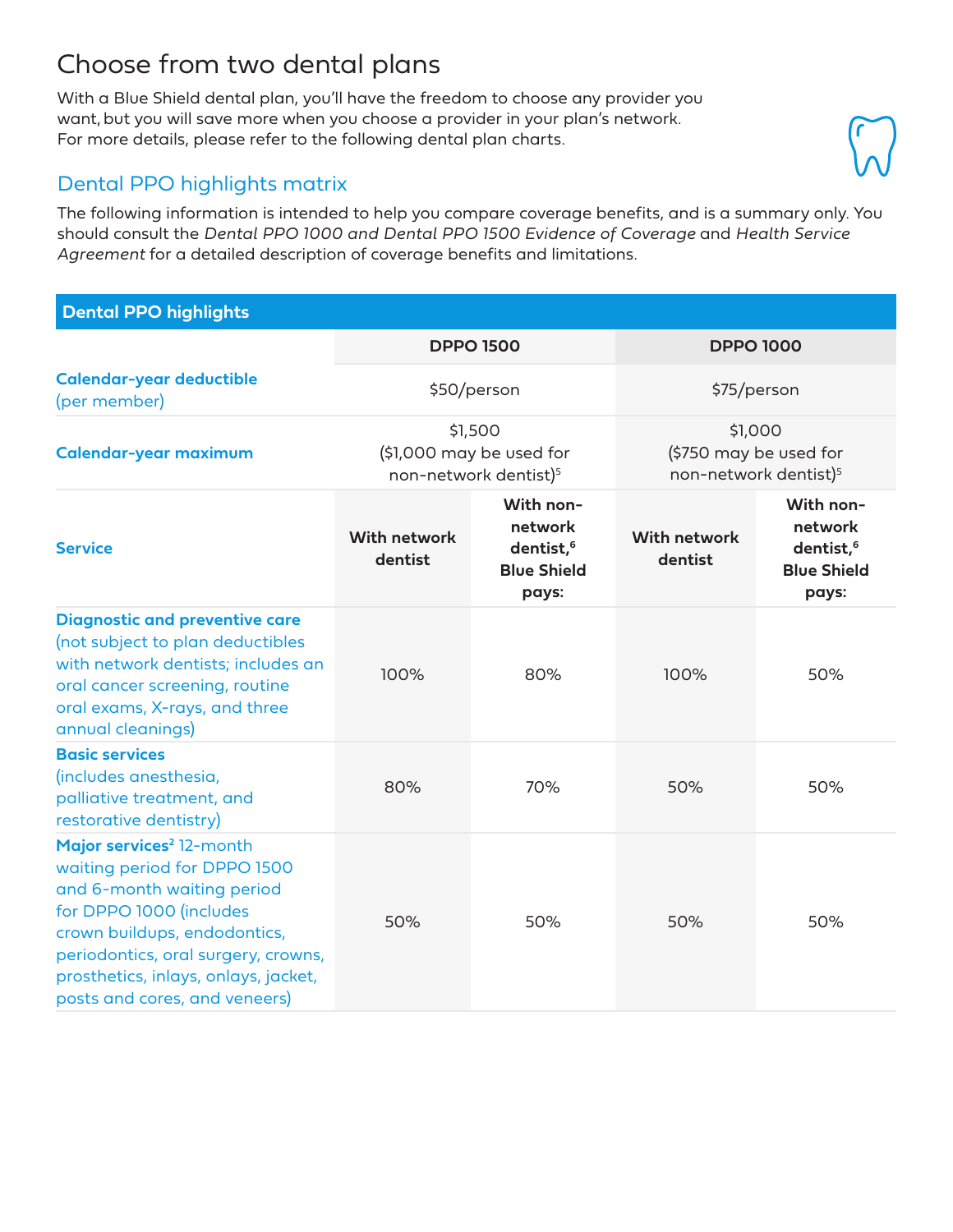# Household Savings Program

If you are enrolled in a Medicare Supplement plan with household savings, you may enjoy the convenience of a single bill for you and your other household member. Keep the same convenience when you choose your dental plan by matching your dental plan enrollment with your Medicare Supplement plan enrollment. You and your other household member need to select and enroll in the same dental plan.\*

## Become a member today!

If you are applying to become a Medicare Supplement plan member, you can sign up for a Blue Shield dental plan at the same time by selecting a plan on the Medicare Supplement plan application. If you're already a Blue Shield Medicare Supplement plan subscriber or if you are only interested in our dental plans, please fill out a separate application.

If you have questions, contact your Blue Shield agent today or call toll-free **(877) 890-7587** (TTY: **711**), 8 a.m. to 8 p.m., 7 days a week from October 1 through March 31 and 8 a.m. to 8 p.m., Monday through Friday, from April 1 to September 30.

To find a dentist, or to see if your dentist is in our network, visit **blueshieldca.com** and click *Find a Doctor*. Or, for a list of dentists, call **(888) 679-8928**.

\* Savings due to increased efficiencies from administering Medicare Supplement plans under this program/service are passed along to the subscriber. Households Savings Program does not apply to Plan N.

**Implants, crowns, and dentures can make dental care for seniors costly.**  Start planning for dental care before retirement and take care of your teeth.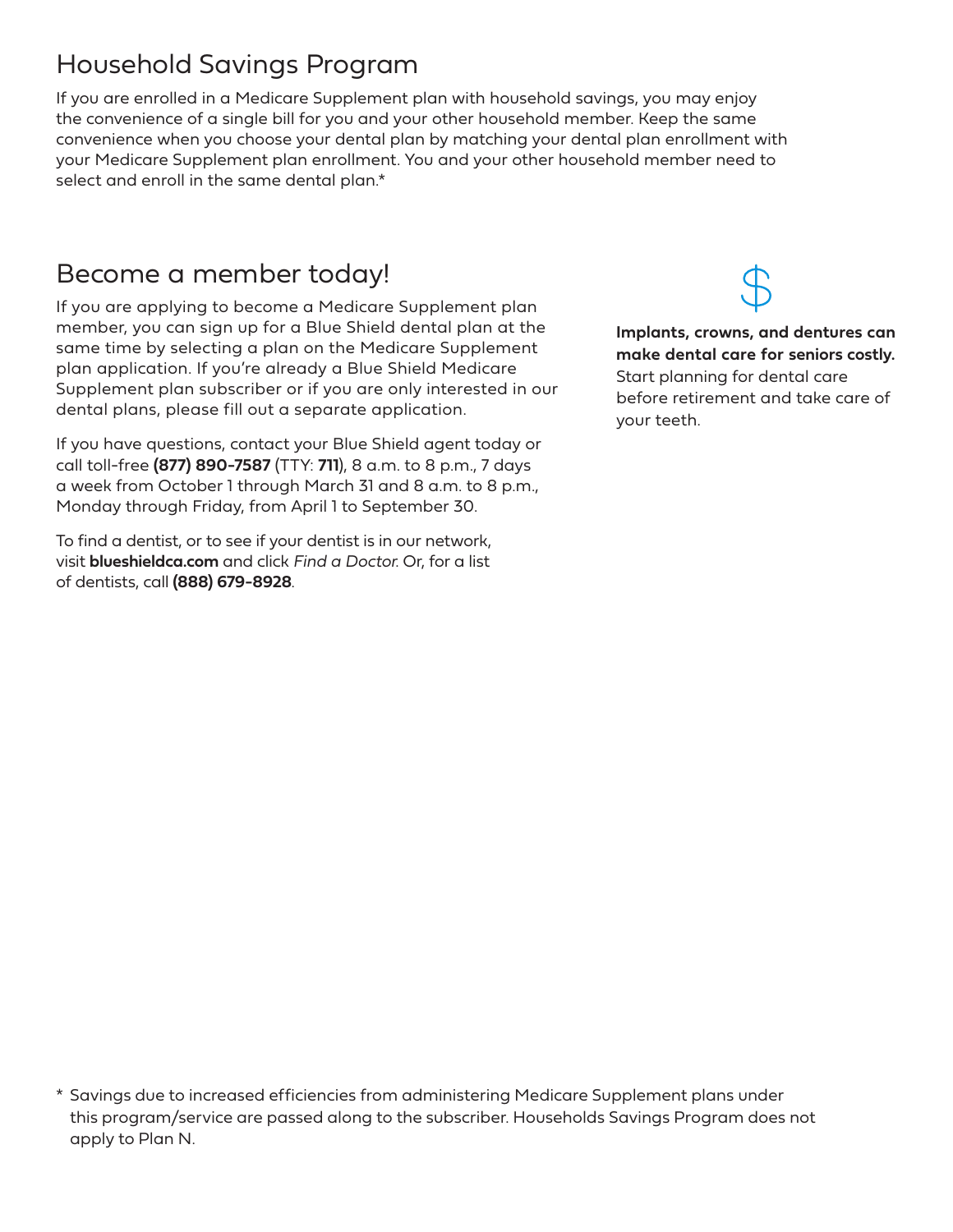# Endnotes

- 1 Dental providers in and out of California are available through a contracted dental plan administrator.
- 2 Dental PPO 1500 plan members have a 12-month waiting period, and Dental PPO 1000 dental plan members have a 6-month waiting period for major restorative services and procedures (such as crowns, endodontics, periodontics, oral surgery, and removable or fixed prosthetics). The waiting period may be waived with proof of prior comprehensive coverage.
- 3 "Oral Cancer Screening", https://www.mayoclinic.org/tests-procedures/oral-cancer-screening/about/ pac-20394802, Mayo Clinic, 2020
- 4 "Oral Health Conditions", https://www.cdc.gov/oralhealth/conditions/index.html , CDC, 2020
- 5 Each calendar year, the member is responsible for all charges incurred after the plan has paid these amounts for covered dental services.
- 6 The coinsurance percentage indicated is a percentage of allowed amounts that we pay to providers. Non-network providers can charge more than our allowable amount. When members use non-network providers, they must pay the applicable copayment/coinsurance plus any amount that exceeds our allowable amount. Charges in excess of the allowable amount do not count toward the calendar-year deductible or copayment maximum.